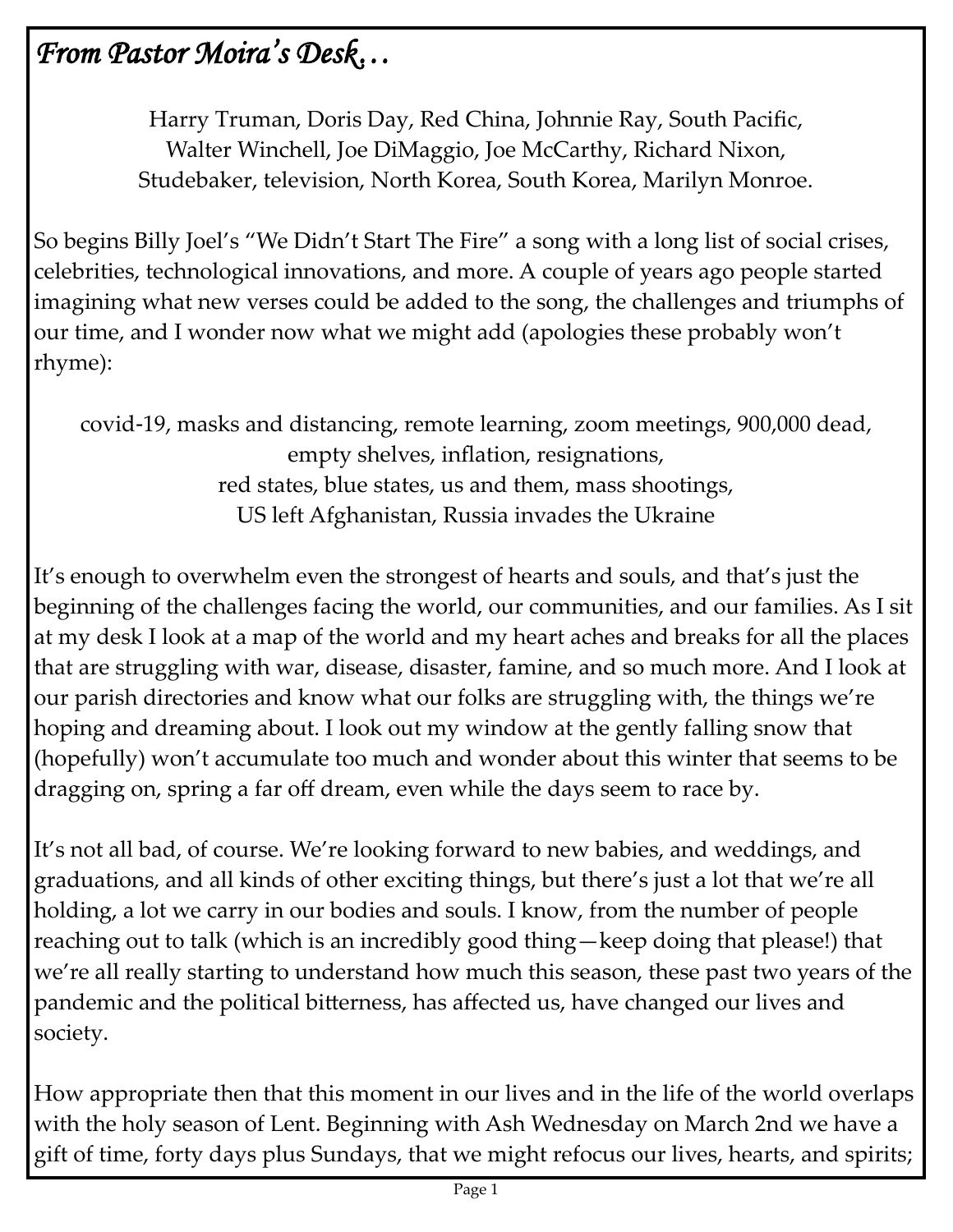that we might listen more closely for what God is asking of us, dreaming for us, and hoping for the world in this moment in the life of the world.

There are lots of ways to keep a holy and faithful Lent. Some will give up a food or habit to change the focus of their lives. Others will add faith practices like reading scriptures, or the offerings in our devotional booklets that come with this newsletter, or attending our mid-week worship services.

However it is you approach Lent 2022, whatever you add or give up, I hope that this is a time of gentle reconnecting to your faith, to knowing God is with you whatever this world might bring. In our far too often rushing world, Lent is a reminder to all of us that it's ok to slow down, to adopt a different pace. You can say no to things this season if it feels like it's all too much, or you can say yes to the things you really and truly want to do. I pray that all of us might learn to be and breathe differently during this time. We get so caught up in the things and ways of this world that we miss the holy happening right there beside us, the miracles of our daily lives, the connections and hope that are there underneath the news headlines, fears, and worries.

If you've seen my social media posts you will know I end them with the same advice  $\sim$ morning or night ~ drink you water and remember that I love you. It's true. We need more water, particularly in these dry winter days, and slowing down enough to drink a glass of water might give us the moment we need for clearer thought. And whatever happens, in our lives and in the life of the world, I still believe in love ~ in the deep, passionate, messy, fierce, tender, pushy, hopeful, honest, gutsy, justice seeking, justice making love that Jesus preached about, that Jesus gave his life for, and that Jesus asks us to commit our lives to. May this Lent bring us all that kind of love, and may we share it passionately and abundantly with one another and with the world through our words and our actions.

# *In peace and grace, Pastor Moira*

## **Covid-19 Procedures for Worship & Gatherings**

- **Face Coverings** ~ HIGHLY ENCOURAGED for the non-vaccinated
- **v** Offering there are plates at the sanctuary doors;
- **Respect** ~ respect others in our community by giving people space, not standing so close, and honoring different comfort levels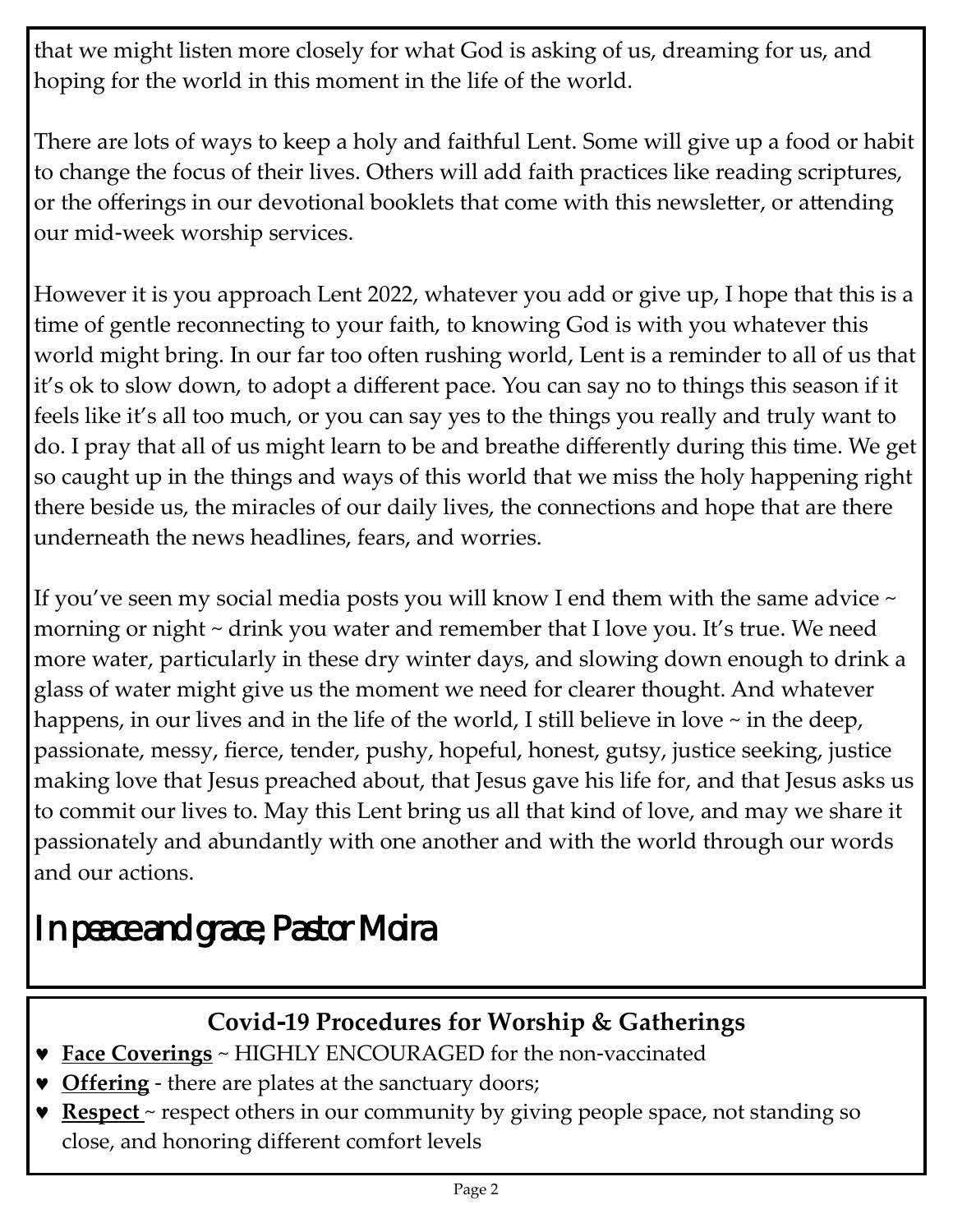### *Church Council "Preliminary" Meeting Minutes ~ February 8, 2022*

The meeting was called to order by President Pat Schomisch with Trevor Rohloff, Todd St. John, Lizzie Tesch, Dallas Waterstradt, Connie Wheeler and Pastor Moira Finley present.

The meeting was opened with a prayer from Pastor Moira Finley.

A motion was made by Dallas Waterstradt and seconded by Trevor Rohloff to accept the minutes from last month. Motion passed.

A motion was made by Todd St. John and seconded by Trevor Rohloff to accept the Financial Secretary's and Treasurer's reports. Motion passed.

### **Pastors Report**

- Conducted in person and virtual Worship Services, 2 non member funerals
- Attended 2 church meetings, 3 congregational meetings

### **Committee Reports**

- **Membership:** Pastor Moira is still working with a few people to become members.
- **Christian Ed:** Meeting was held on February 1, 2022. The next meeting will be Tuesday, April 5, 2022 at 7:00 pm.
- **Worship/Music:** Meeting was held and discussed communion, choir took a break but will be back in March. Next meeting will be Sunday, May 15 after worship service.
- **House:** The large refrigerator in the kitchen stopped working and repairs have been done but didn't fix the problem. They will be coming again to investigate the problem more. The Woman's Guild paid for the repairs.
- **Stewardship:** For the month of February we are collecting for the food pantry and restocking their shelves. For March, we will be collecting for One Great Hour of Sharing.
- **Cemetery:** Steve Hanson has helped a family pick out a plot which was made easier with our new plot maps
- **Endowment:** Transfer of funds from the parsonage sale was completed
- **Women's Guild:** getting a debit card for their account, purchased new shelves for the yellow/storage room, paid for the first service call on the refrigerator

### **Old Business:**

- Gary will continue to be the contact person for the window repairs that are taking place at this time.
- Council members are to read over the by-laws that were updated and bring them back to the next meeting. Once approved, there will be a congregational meeting in the near future.
- Dallas will contact Guide One to cancel the policy. Pastor Moira and Pat Schomisch will fill out the paperwork/forms for the new policy.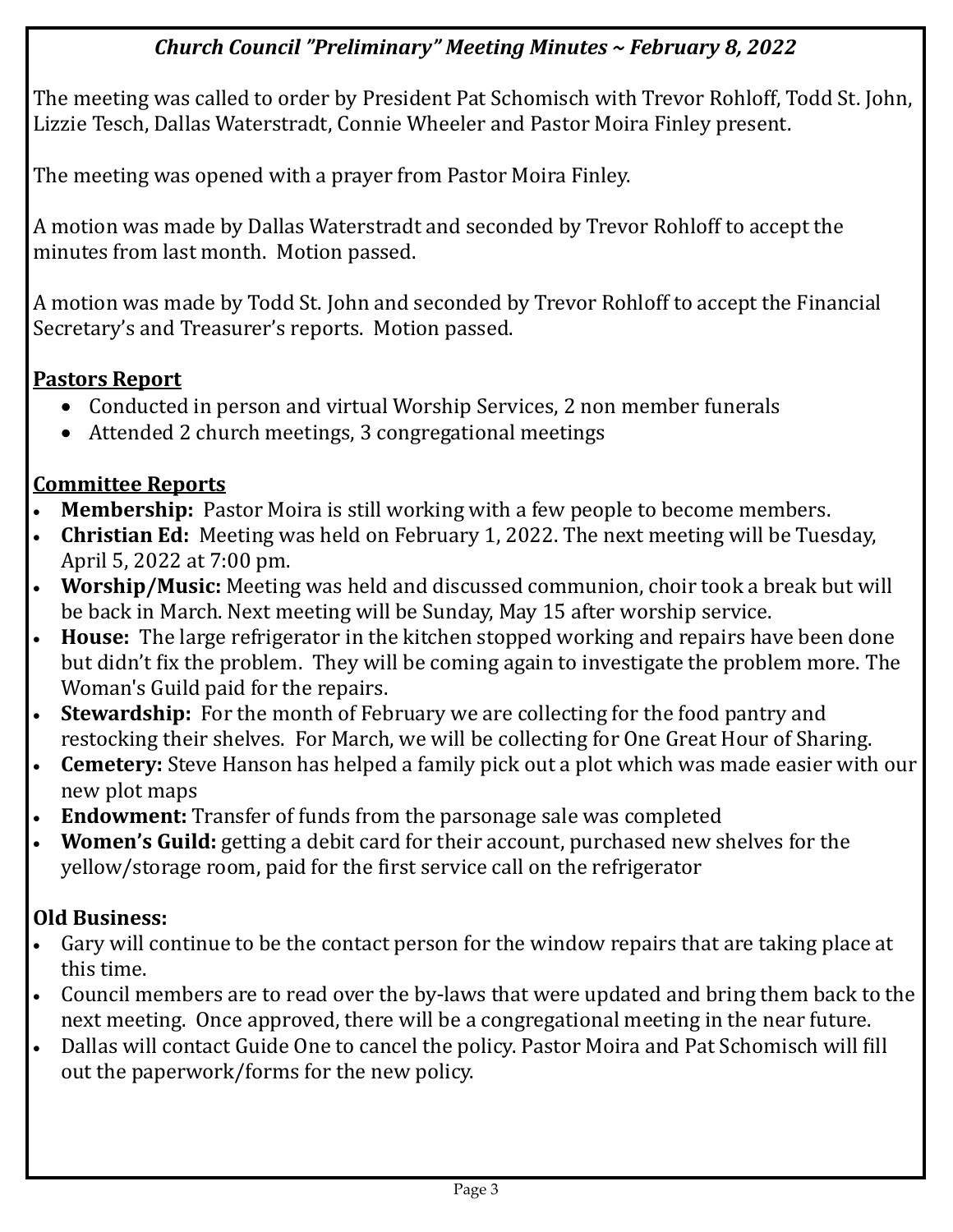#### **New Business:**

• The council members have been placed in their positions as follows; Pat Schomisch as President, Todd St. John as Vice President, Lizzie Tesch as Financial Secretary, Dallas Waterstradt as Treasurer, Trevor Rohloff as member and Connie Wheeler as Secretary.

#### **Prayers and Thank You's**:

A motion was made by Trevor Rohloff and seconded by Todd St. John to adjourn the meeting. Motion passed.

**Next Council Meeting** will be Tuesday, March 8, 2022 at 6:30 pm.

The meeting ended with the Lord's Prayer.

# **Women's Guild News**

The Women's Guild met on Wednesday February 2, 2022 at 1:30pm with ten members present. Our devotional leader was Pastor Moira leading us in prayer as a meditation on the names of God. She focused on thoughts of God as being strong, powerful, caring, giver, creator, blessed, contradictions, mysterious as a guide to our own bodies, feeling of our breathing and our hearts beating. God said, "I am who I am. I will be what I will be." After sharing several readings, she gave us a sheet of white paper and a box of crayons and a list of words. We were to choose three words as our images of God with us in it. She shared this in Confirmation and they thought we couldn't do it. Surprise! we all did very well. We had to get our thinking caps on.

The offering was collected and the business meeting was called to order by President Roberta Lorenz. The secretary and treasurer's reports were read and approved with \$11,215.56 in the general fund and \$497.98 in the memorial fund. A thank you was shared from the youth who attended work camp. The basement curtains came up for discussion as to shorter or longer with tension rods. Sally Dickinson volunteered to check into the project, but we need the debit card first. Treasurer Donna Stucki will check with the bank about getting a debit card—motion was made, seconded and approved. After some discussion a motion was made, seconded, and approved to purchase three shelves for the yellow room at about \$30 each using a gift card we were given for Fleet Farm. We closed with the Lord's Prayer in unison.

We sang the doxology and then we were served a delicious chocolate mousse from a recipe of Pastor Moira's mother. Our next meeting will be held on Wednesday March 2, 2022 at 1:30pm with Vi Brown-Luebke with devotions and as hostess. God bless all.

*Audrey Hooyman-Blake, secretary*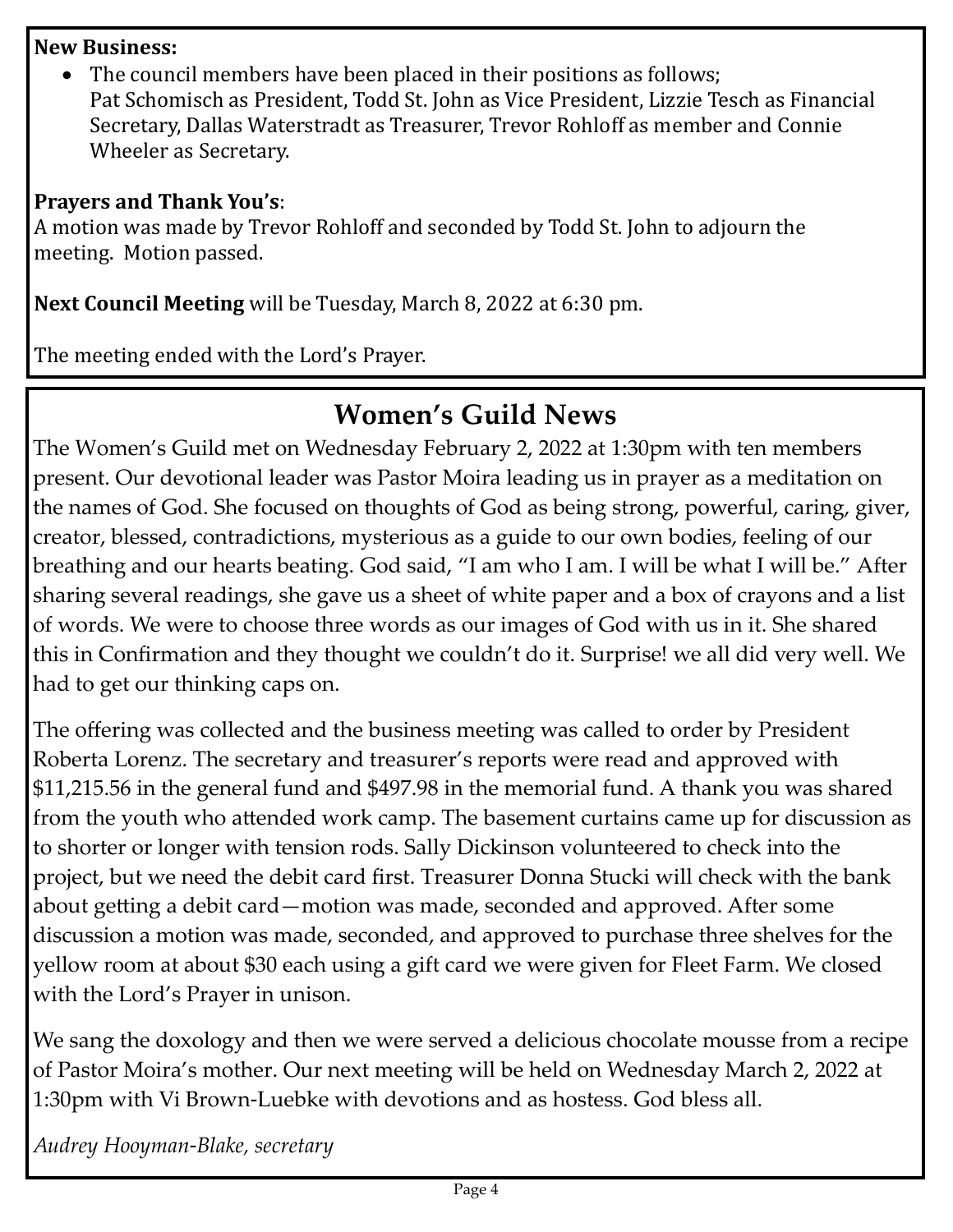# **Parish Celebrations**

*If your special day is incorrect, please let Pastor Moira know.*

# **March Birthdays**

| 3rd                          | <b>Timothy Arnold</b>    |
|------------------------------|--------------------------|
|                              | Kody Holz                |
| 5th<br>$\dddot{\phantom{0}}$ | <b>Kelly Stevens</b>     |
| 7th                          | Doris Schmidt            |
| 10th                         | Haydan Schmidt           |
| 12th                         | Vi Brown-Luebke          |
| 13th                         | Jack Holz                |
|                              | <b>Ember Waterstradt</b> |
| 16th                         | <b>Bob Menning</b>       |
|                              | John Wheeler             |
| 21st                         | <b>Wyatt Samson</b>      |
| 23rd                         | <b>Brent Boettcher</b>   |
| 25th                         | Darwin Ethington         |
|                              | Carla Menning            |
| 27th<br>$\ddotsc$            | Ryan Schomisch, Sr.      |
|                              |                          |

 $30th$  ... … Donna Stucki Wes Biese

# **March Anniversaries**

March 14th Gary & Bonnie Vander Linden

March 25th Randall & Kris VandeCorput Chad & Heather Lison

> March 30th Paul & Taycie Schmidt

# **Scripture Readings**

### **Wednesday March 2, 2022**

*Ash Wednesday* Worship Trinity ~ 5pm Black Creek ~ 7pm Isaiah 58.1 -12 Matthew 6.1 -6, 16 -21

### **Sunday March 6, 2022**

*First Sunday of Lent* Deuteronomy 26.1 -11 Luke 4.1 -13

### **Sunday March 13, 2022**

*Second Sunday of Lent* Psalm 27 Luke 13.18 -30

## **Sunday March 20, 2022**

*Third Sunday of Lent* Isaiah 55.1 -13 Luke 15.1 -10

## **Sunday March 27, 2022**

*Fourth Sunday of Lent* Psalm 84 Luke 15.11 -32

### **Sunday April 3, 2022**

*Fifth Sunday of Lent* Psalm 126 Luke 18.9 -14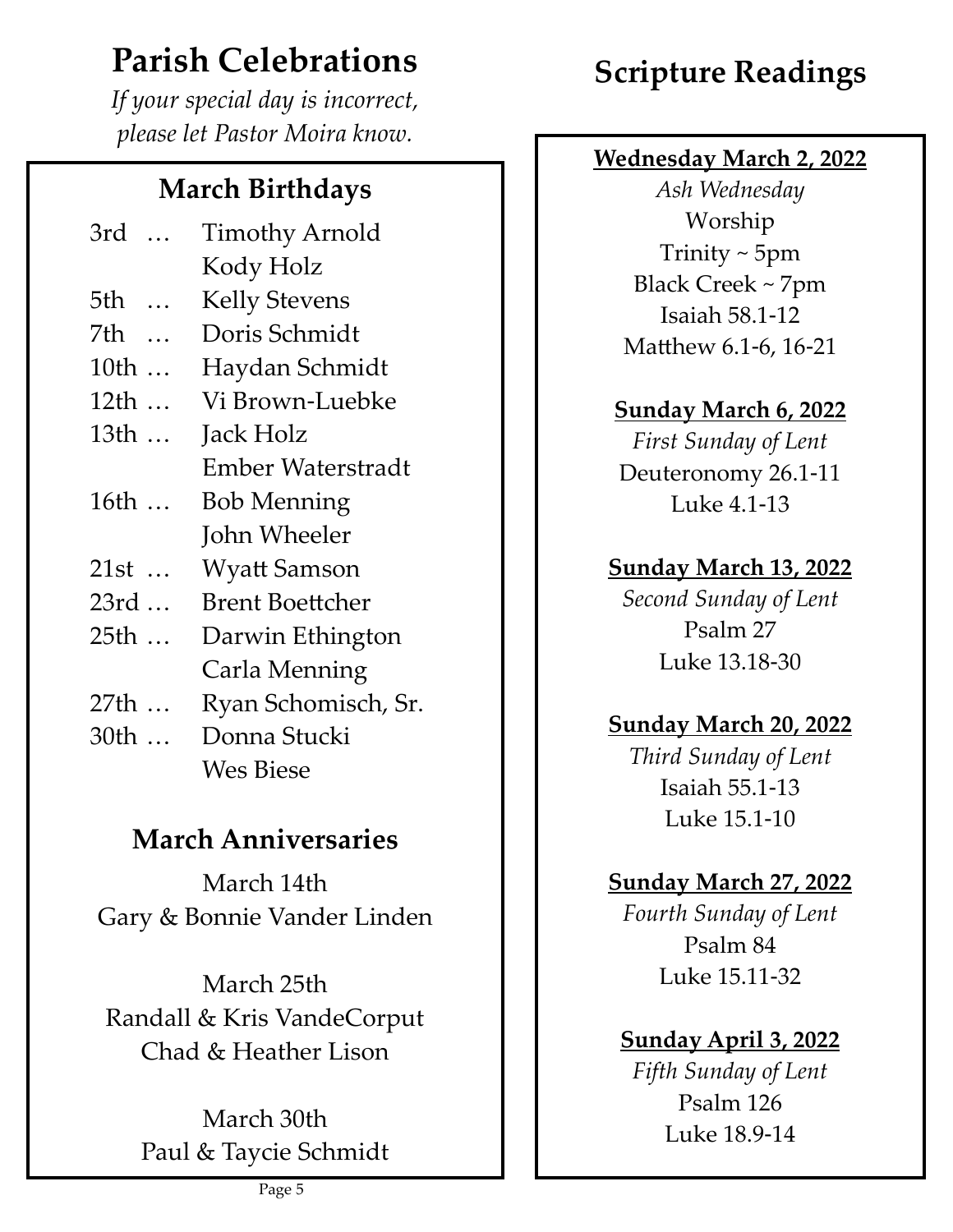# *Reader & Greeter Schedule*

If you are not able to make it on your assigned day, please let Connie Wheeler & Pastor Moira know. Greeters also help serve communion.

### **March 6, 2022 ~ Communion**

Reader Connie Wheeler Greeters Connie Wheeler Cailey Wheeler

#### **March 13, 2022**

| Reader | Vi Brown-Luebke             |
|--------|-----------------------------|
|        | Greeters Gary Vander Linden |
|        | Bonnie Vander Linden        |

### **March 20, 2022**

| Reader | <b>Sue Biese</b>      |
|--------|-----------------------|
|        | Greeters Mike Rohloff |
|        | Connie Rohloff        |

### **March 27, 2022**

| Reader | Roberta Lorenz          |
|--------|-------------------------|
|        | Greeters Mike Dickinson |
|        | <b>Sally Dickinson</b>  |

### **April 3, 2022 ~ Communion**

Reader Sue Biese Greeters Joe Biese Sue Biese Mike Rohloff Connie Rohloff

### **April 10, 2022**

| Reader Connie Wheeler |
|-----------------------|
| Greeters Gene Blake   |
| Audrey Hooyman-Blake  |

#### **April 17, 2022 ~ Easter Sunday Communion**

| Reader   | <b>Bob Menning</b>    |
|----------|-----------------------|
| Greeters | <b>Bob Menning</b>    |
|          | Carla Menning         |
|          | <b>Connie Wheeler</b> |
|          | <b>Hollie Wheeler</b> |
|          | Mike Dickinson        |
|          | Sally Dickinson       |

### **April 24, 2022**

| Reader          | Roberta Lorenz |
|-----------------|----------------|
| <b>Greeters</b> | Mark Hooyman   |
|                 | Kelcie Hooyman |

### **May 1, 2022 ~ Communion & Confirmation**

| Reader   | Robin Schmidt   |
|----------|-----------------|
| Greeters | Steve Schomisch |
|          | Pat Schomisch   |
|          | Robin Schmidt   |
|          | Jan Rohloff     |
|          |                 |

#### **May 8, 2022**

| Reader   | <b>Jim Rucci</b> |
|----------|------------------|
| Greeters | <b>Jim Rucci</b> |
|          | Keith Kruse      |

#### **May 15, 2022**

| Reader   | Tanner St. John |
|----------|-----------------|
| Greeters | Tanner St. John |
|          | Todd St. John   |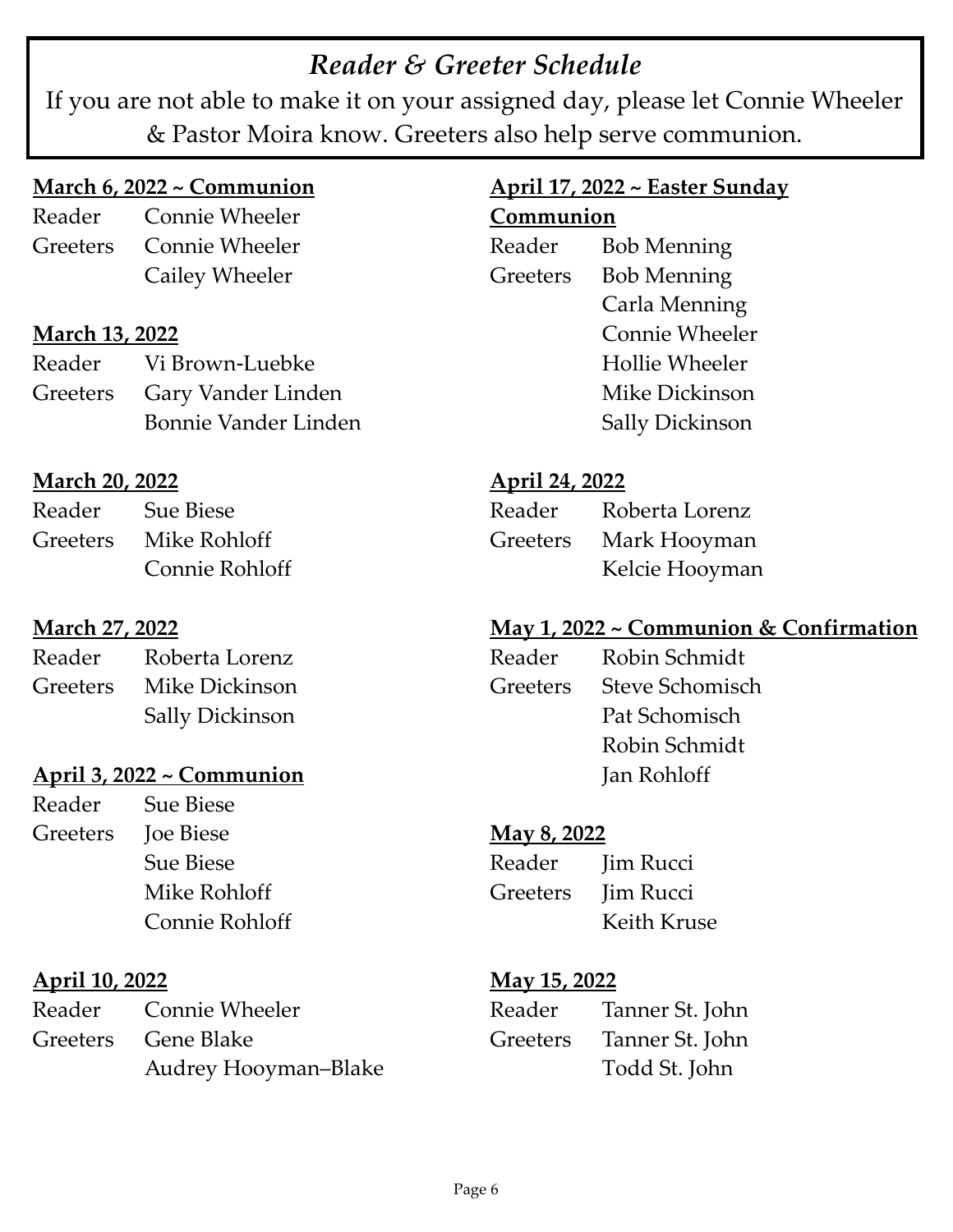| St. John's United Church of Christ Financial Secretary's Report ~ JANUARY 2022 |          |          |                                     |           |           |                                                                         |              |
|--------------------------------------------------------------------------------|----------|----------|-------------------------------------|-----------|-----------|-------------------------------------------------------------------------|--------------|
|                                                                                | 1/2/2022 | 1/9/2022 | 1/16/2022                           | 1/23/2022 | 1/30/2022 | <b>Direct</b><br>Deposit                                                | <b>Total</b> |
| Checking<br>deposit                                                            | 1230.00  | 1303.00  | 6593.00                             | 2873.50   | 4787.00   | 300.00                                                                  | 17086.50     |
|                                                                                |          |          |                                     |           |           |                                                                         |              |
|                                                                                |          |          | <b>Member Giving Towards Budget</b> |           |           |                                                                         |              |
|                                                                                | 1/2/2022 | 1/9/2022 | 1/16/2022                           | 1/23/2022 | 1/30/2022 | <b>Direct</b><br>Deposit                                                | <b>Total</b> |
| <b>General Fund</b>                                                            | 1102.00  | 1303.00  | 2393.00                             | 2597.50   | 4782.00   | 300.00                                                                  | 12477.50     |
| Charitable<br><b>Trust Fund</b>                                                |          |          | 4200.00                             |           |           |                                                                         | 4200.00      |
| <b>Total</b><br>Member<br>Contributions                                        | 1102.00  | 1303.00  | 6593.00                             | 2597.50   | 4782.00   | 300.00                                                                  | 16677.50     |
|                                                                                |          |          |                                     |           |           |                                                                         |              |
|                                                                                |          |          |                                     |           |           | <b>Other Income</b> (in & out funds and income for designated purposes) |              |
|                                                                                | 1/2/2022 | 1/9/2022 | 1/16/2022                           | 1/23/2022 | 1/30/2022 | <b>Direct</b><br>Deposit                                                | <b>Total</b> |
| <b>Building Fund</b>                                                           | 118.00   |          |                                     | 200.00    | 5.00      |                                                                         | 323.00       |
| Endowment<br>Fund                                                              | 10.00    |          |                                     |           |           |                                                                         | 10.00        |
| Plaster Project                                                                |          |          |                                     | 76.00     |           |                                                                         | 76.00        |
|                                                                                |          |          |                                     |           |           |                                                                         |              |
| <b>Total Other</b><br>Income                                                   | 128.00   | 0.00     | 0.00                                | 276.00    | 5.00      | 0.00                                                                    | 409.00       |
|                                                                                |          |          |                                     |           |           |                                                                         |              |
| <b>Total Checking</b><br>Deposit                                               | 1230.00  | 1303.00  | 6593.00                             | 2873.50   | 4787.00   | 300.00                                                                  | 17086.50     |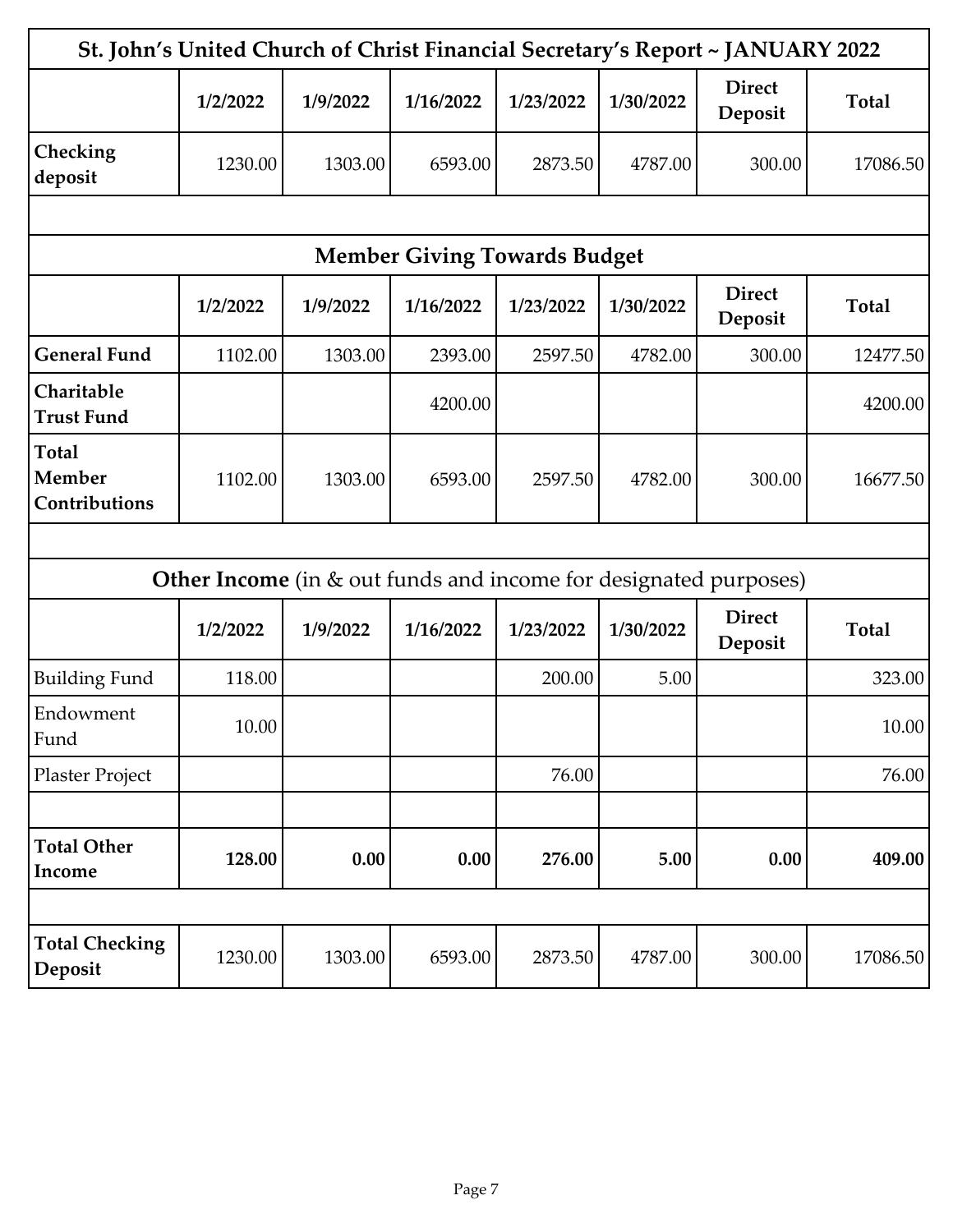| <b>Building Fund</b>       |                          | <b>Beginning Balance</b> | \$18,799.27   |  |
|----------------------------|--------------------------|--------------------------|---------------|--|
|                            |                          | Deposits                 | \$356.00      |  |
|                            |                          | Interest                 | \$0.00        |  |
|                            |                          | <b>Disbursements</b>     | \$0.00        |  |
|                            |                          | <b>Ending Balance</b>    | \$19,122.27   |  |
| <b>Memorial Fund</b>       |                          | <b>Beginning Balance</b> | \$9,685.47    |  |
|                            |                          | Deposits                 | \$0.00        |  |
|                            |                          | Disbursements            | \$0.00        |  |
|                            |                          | <b>Ending Balance</b>    | \$9,685.47    |  |
| Organ Fund                 |                          | <b>Beginning Balance</b> | \$4,455.00    |  |
|                            |                          | Deposits<br>\$0.00       |               |  |
|                            |                          | <b>Disbursements</b>     | <u>\$0.00</u> |  |
|                            |                          | <b>Ending Balance</b>    | \$4,455.00    |  |
| <b>General Fund</b>        |                          | Beginning Balance        | \$20,221.19   |  |
|                            |                          | Interest                 | \$0.53        |  |
|                            |                          | Deposits                 | \$16,687.50   |  |
|                            |                          | <b>Disbursements</b>     | (\$9,331.58)  |  |
|                            |                          | <b>Ending Balance</b>    | \$27,577.64   |  |
| <b>Boiler/Furnace Fund</b> |                          | <b>Beginning Balance</b> | \$1,800.00    |  |
|                            |                          | Deposits                 | \$0.00        |  |
|                            |                          | Disbursements            | \$0.00        |  |
|                            |                          | <b>Ending Balance</b>    | \$1,800.00    |  |
| <b>Stained Glass Fund</b>  |                          | <b>Beginning Balance</b> | \$35,000.00   |  |
|                            |                          | Deposits                 | \$0.00        |  |
|                            |                          | <b>Disbursements</b>     | \$0.00        |  |
|                            |                          | <b>Ending Balance</b>    | \$35,000.00   |  |
| <b>Plastering Fund</b>     |                          | <b>Beginning Balance</b> | \$2,100.00    |  |
|                            |                          | Deposits                 | \$76.00       |  |
|                            |                          | Disbursements            | \$0.00        |  |
|                            |                          | <b>Ending Balance</b>    | \$2176.00     |  |
| <b>Totals</b>              | <b>Beginning Balance</b> |                          | \$92,060.93   |  |
|                            | Deposits                 |                          | \$17,086.50   |  |
| Interest                   |                          |                          | \$0.53        |  |
| <b>Disbursements</b>       |                          |                          | (\$9,331.58)  |  |
|                            | <b>Ending Balance</b>    |                          | \$99,816.38   |  |

**Feel free to continue sending your contributions by mail if you are more comfortable doing so. You can mail them to:**

# **St. John's UCC PO Box 264 Black Creek, WI 54106**

If you have questions, please be in touch with our financial secretary, Lizzie Tesch or Treasurer Dallas Waterstradt

| <b>YTD Membership Giving</b>                                          | \$16,677.50    |
|-----------------------------------------------------------------------|----------------|
| <b>YTD Expenses</b>                                                   | $(\$9,331.05)$ |
| Net Amount*                                                           | \$7,346.45     |
| * excludes contributions and disburse-<br>ments for special offerings |                |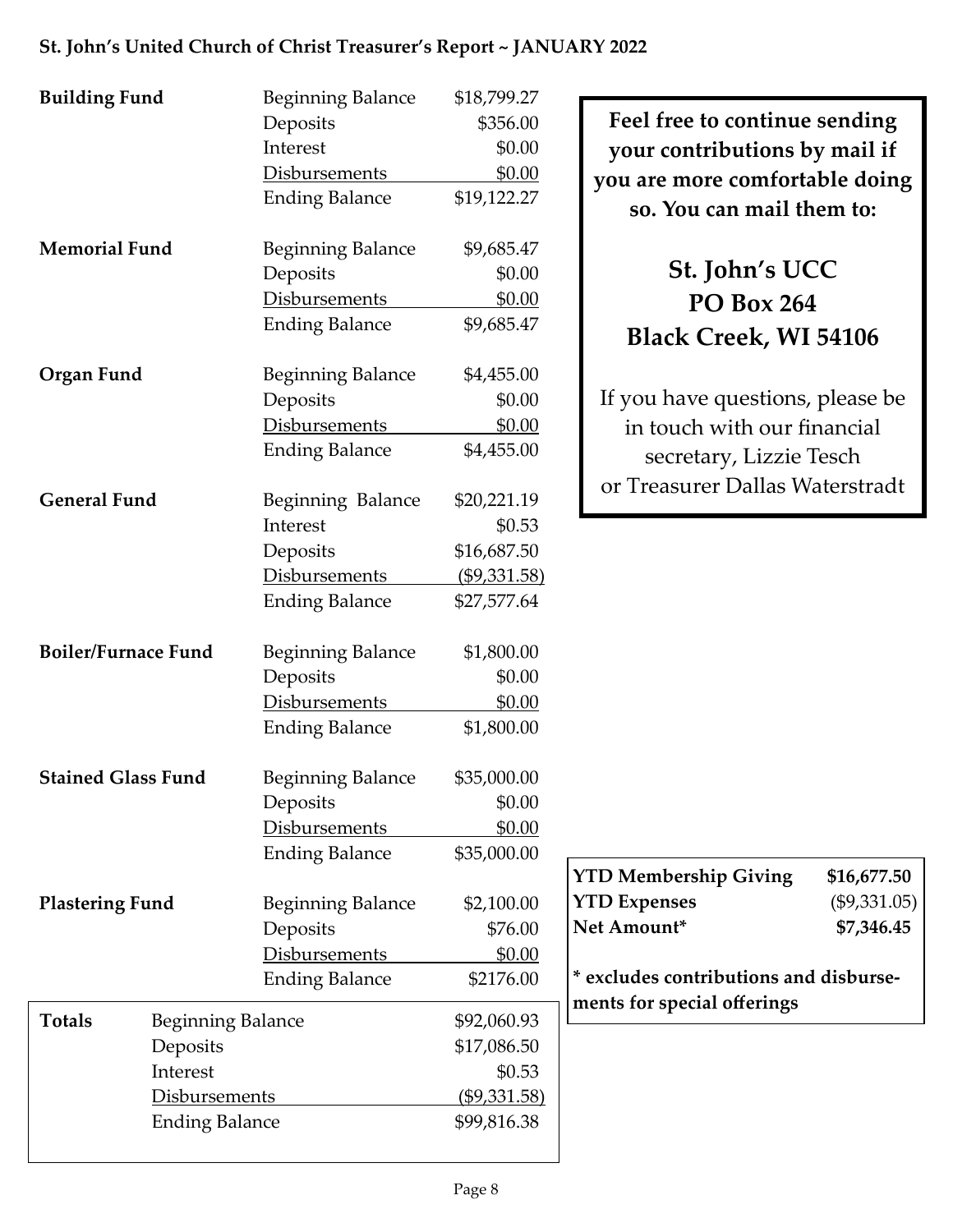# **Wednesday Lenten Worship March 9 through April 6**

Join us as we read and reflect on scripture & share the prayers of our community that we might deepen our walk as Jesus' disciples during this Lenten season.

**5pm Simple soup & bread supper will be ready 6:15—6:45pm Worship & Prayer**

Everything will be held downstairs in the Black Creek fellowship hall (elevator accessible)

Questions? Want to help? Talk with Pastor Moira

# **Holy Week & Easter Schedule**

**Maundy Thursday ~ April 14th** Worship at Black Creek at 7pm

**Holy Friday ~ April 15th** Worship at Trinity at 7pm

**Easter Weekend** Saturday April 16th ~ Cecil Food at 4pm & Worship at 5pm

Sunday April 17th ~ Trinity Worship at 7:45am with breakfast after

Sunday April 17th ~ Black Creek Breakfast at 8:30am with worship at 10:15am

**More details in worship & the April newsletter!**

| Return to Pastor Moira by Sunday April 10th                                                                                                                                                                                                                                                                                                                                                                                                                                                                                                                                                                                                                            |
|------------------------------------------------------------------------------------------------------------------------------------------------------------------------------------------------------------------------------------------------------------------------------------------------------------------------------------------------------------------------------------------------------------------------------------------------------------------------------------------------------------------------------------------------------------------------------------------------------------------------------------------------------------------------|
| How you would like your dedication to read:                                                                                                                                                                                                                                                                                                                                                                                                                                                                                                                                                                                                                            |
| Your name:<br>2022 Easter Flower Dedication Form<br>Please PRINT clearly                                                                                                                                                                                                                                                                                                                                                                                                                                                                                                                                                                                               |
| $\chi$                                                                                                                                                                                                                                                                                                                                                                                                                                                                                                                                                                                                                                                                 |
| will deliver to church, but you should call early for the<br>best selection. Please place orders by <u>Friday April 8th</u><br>Dedications must be received by <u>Sunday April 10th</u><br>You are also welcome to bring your own plants or flowers.<br>beautify our sanctuary on Easter Sunday, April 17th<br>Everything MUST be at church by Friday April 15th<br>Questions? Talk with Karen Arnold or Pastor Moira<br><b>Easter Flowers For The Sanctuary</b><br>To celebrate Jesus' resurrection we would like to<br>and Black Creek Garden & Gifts (920-984-3494)<br>to be included in the Easter worship bulletin.<br>Both Kailhofer's in Seymour (920-833-2321) |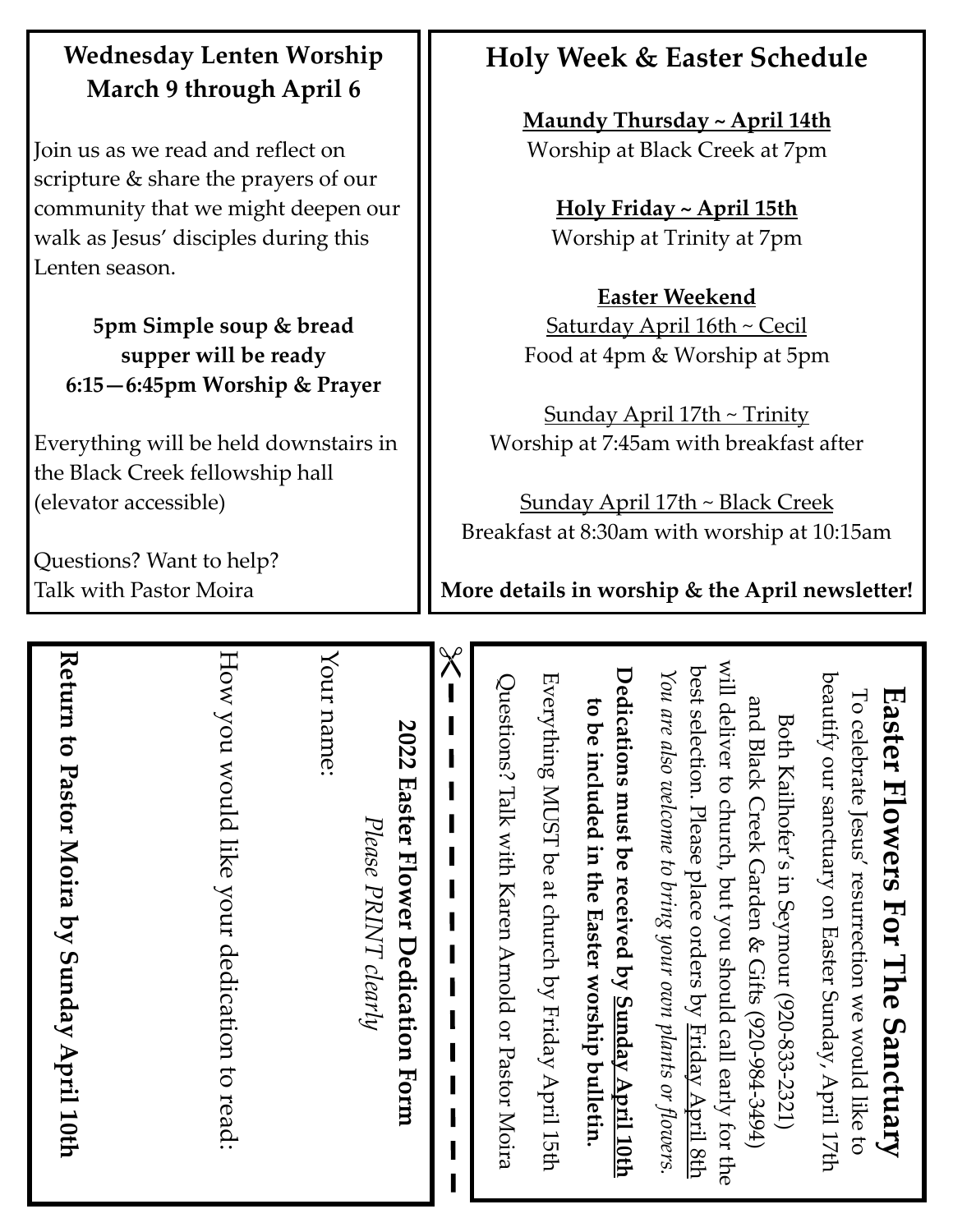*This page is intentionally mostly blank so you can cut out the flower dedication form on the other side!*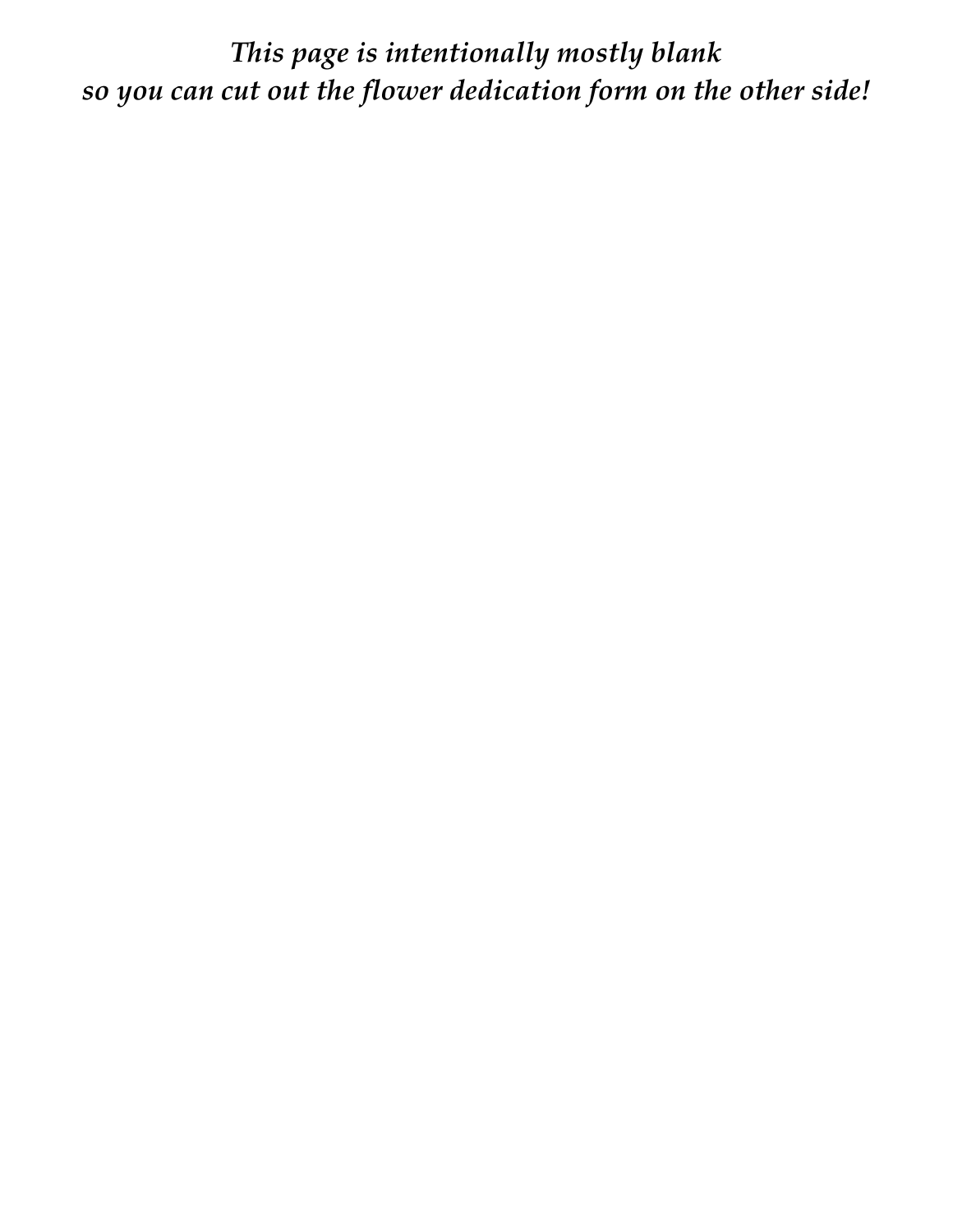# **March 2021**

**How to reach Pastor Moira: phone 715-851-3080 email pastormoira73@gmail.com**

**Pastor's Office Hours** Tuesdays, Wednesdays & Thursdays

Please call/text to make sure

**Sunday Schedule: Trinity ~ 8:45am Worship**

 **Black Creek ~ 9:00am Education Hour & 10:15 am Worship Cecil ~ 4:00pm Worship \*\*\* PLEASE NOTE NEW TIME \*\*\***

| Sunday                                                                                                                                       | Monday                 | <b>Tuesday</b>                                                                                                                | Wednesday                                                  | Thursday                                                           | Friday           | Saturday                                                                                                                 |
|----------------------------------------------------------------------------------------------------------------------------------------------|------------------------|-------------------------------------------------------------------------------------------------------------------------------|------------------------------------------------------------|--------------------------------------------------------------------|------------------|--------------------------------------------------------------------------------------------------------------------------|
|                                                                                                                                              |                        | 1                                                                                                                             | $\overline{2}$                                             | 3                                                                  | $\boldsymbol{4}$ | 5                                                                                                                        |
| <b>Key to locations:</b><br><b>BC</b> = St. John's Black Creek<br>$T = Trinity$<br>$C = St. John's Cecil$<br><b>ALC</b> = Ascension Lutheran | <b>Church Navarino</b> | 1:30pm BC<br>Wednesday Lenten Worship<br>Guild<br>Ash<br>Wednesday<br>$6:15$ pm ~ worship (1/2 hour)<br>5pm Trinity<br>7pm BC |                                                            | all at Black Creek<br>$5$ pm ~ soup supper<br>7pm ~ choir practice |                  |                                                                                                                          |
| 6 Communion<br><b>First Sunday</b><br>of Lent<br><b>TJ SCRIP</b><br>11:30am BC<br>Confirmation                                               | $\overline{7}$         | 8<br>9am ALC<br>Pantry Board<br>2pm T Circle<br>6:30pm BC<br>Council                                                          | 9<br>Lent Worship<br>see box above                         | 10                                                                 | 11               | 12<br><b>SPRING</b><br><b>FORWARD</b><br>Set your clocks<br>ahead 1 hour;<br>Daylight<br>Savings Time<br>starts tomorrow |
| 13<br>Second<br>Sunday of<br>Lent                                                                                                            | 14                     | 15                                                                                                                            | 16<br>5-7pm ALC<br>Pantry<br>Lent Worship<br>see box above | 17<br>9am C Closet<br>work day<br>6:30pm T<br>Tri-Jo Council       | 18               | 19<br>9-11am ALC<br>Pantry                                                                                               |
| 20<br><b>Third Sunday</b><br>of Lent<br>11:30am BC<br>Confirmation                                                                           | 21                     | 22<br>Noon-3pm C<br>Closet                                                                                                    | 23<br>Lent Worship<br>see box above                        | 24                                                                 | 25               | 26                                                                                                                       |
| 27<br><b>Fourth Sunday</b><br>of Lent                                                                                                        | 28                     | 29                                                                                                                            | 30<br>Lent Worship<br>see box above                        | 31                                                                 | April 1          | April 2<br>Tomorrow<br>Communion<br><b>SCRIP</b><br>Confirmation                                                         |